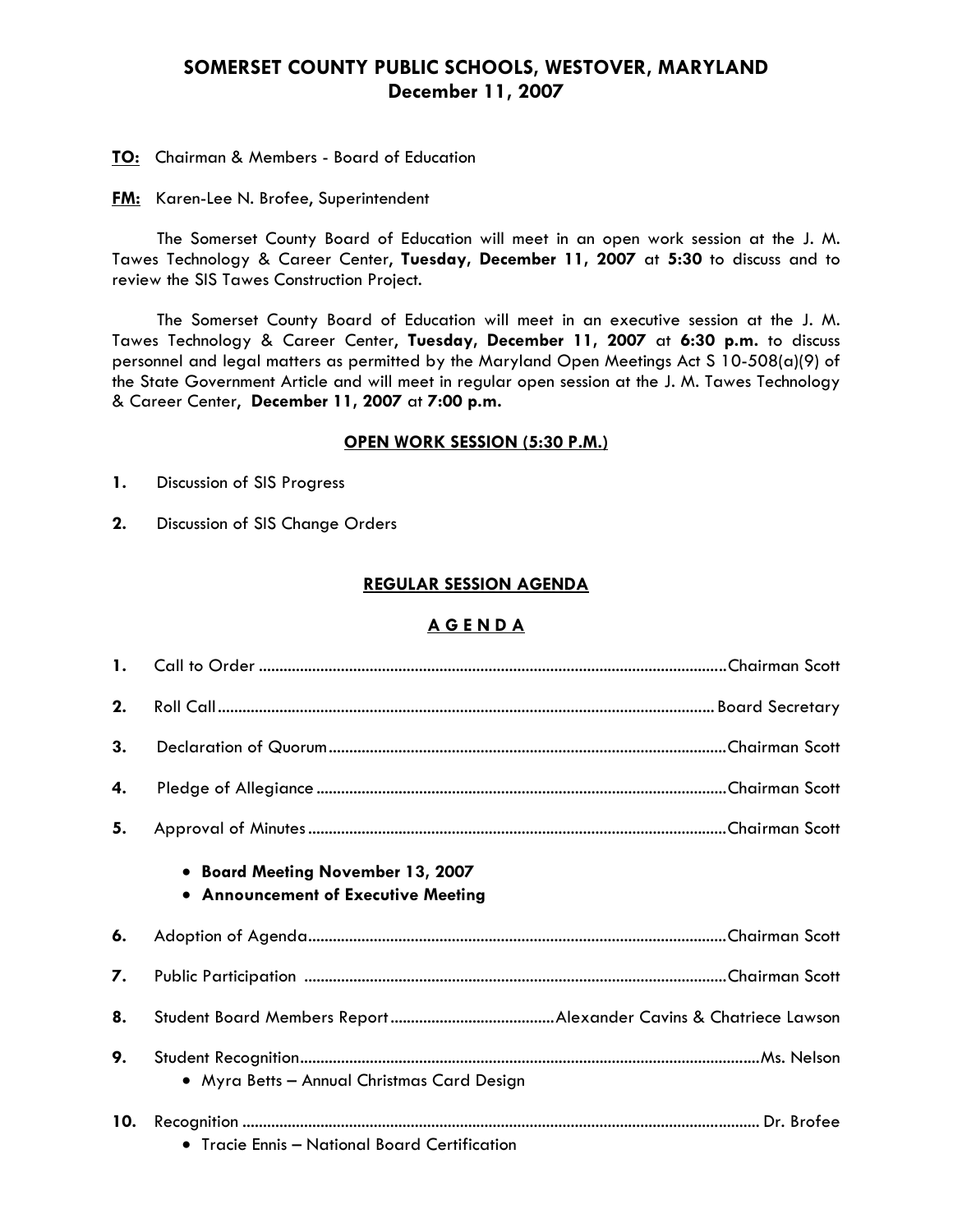| 11. | and Academy Staff                          |  |                                                                                             |
|-----|--------------------------------------------|--|---------------------------------------------------------------------------------------------|
| 12. |                                            |  |                                                                                             |
| 13. | <b>Old Business</b>                        |  |                                                                                             |
|     | <b>Facilities and Transportation</b><br>А. |  |                                                                                             |
|     |                                            |  | 1. Change Order Approvals for Somerset Intermediate SchoolsMr. Daugherty<br>(See Tab 13-A1) |
|     |                                            |  | (See Tab 13-A2)                                                                             |
|     |                                            |  | Attendance/Enrollment/Eligibility/Pupil Assignment<br>(See Tab 13-A3)                       |
|     | В.<br><b>Human Resources Report</b>        |  |                                                                                             |
|     |                                            |  | (See Tab 13-B1)                                                                             |
|     | <b>New Business</b>                        |  |                                                                                             |
| 14. |                                            |  |                                                                                             |
|     | А.                                         |  | <b>Facilities</b>                                                                           |
|     |                                            |  | and Windswept Grant Program<br>(See Tab $14-A1$ )                                           |
|     | В.                                         |  | <b>Instructional Report</b>                                                                 |
|     |                                            |  | (See Tab 14-B1)                                                                             |
|     | C.                                         |  | <b>Policies</b>                                                                             |
|     |                                            |  | <b>Special Education</b><br>(See Tab 14-C1)                                                 |